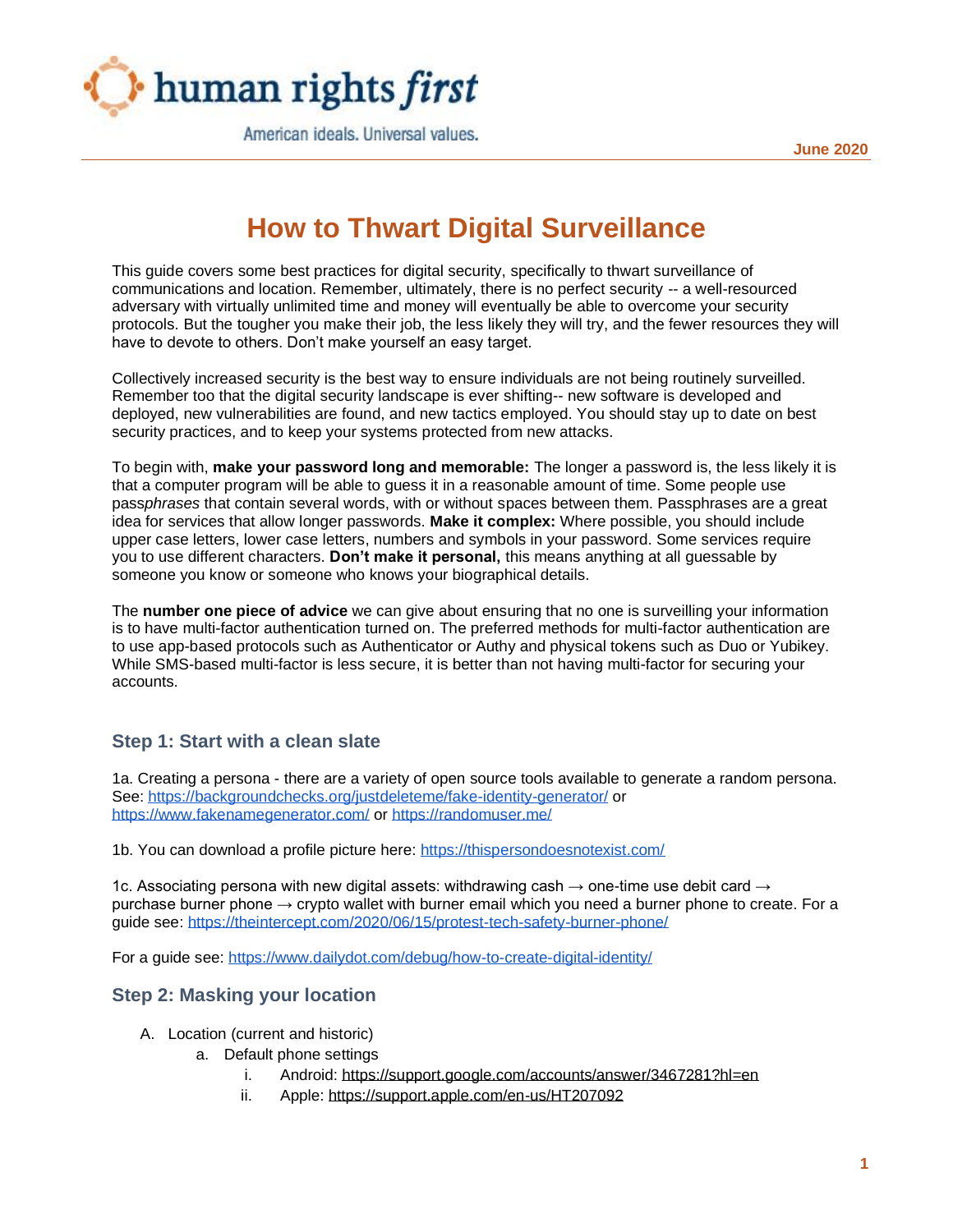

American ideals, Universal values.

- iii. [https://lifehacker.com/psa-your-phone-logs-everywhere-you-go-heres-how-to-t-](https://lifehacker.com/psa-your-phone-logs-everywhere-you-go-heres-how-to-t-1486085759)[1486085759](https://lifehacker.com/psa-your-phone-logs-everywhere-you-go-heres-how-to-t-1486085759)
- b. Advertising trackers
	- i. Some VPNs can block trackers and cookies (PrivacyPro)
	- ii. You can check if websites use tracking cookies here: <https://www.cookiebot.com/en/>
	- iii. Test here for laptops:<https://panopticlick.eff.org/>
- c. Faraday bag / cage is a device that prevents radio signal emissions. Emissions can be used to track your location. We recommend keeping a phone and laptop in Faraday bag when it is not in use or while you are going to, and in, a protest.
	- i. Some potential options include: [https://www.amazon.com/Mission-Darkness-](https://www.amazon.com/Mission-Darkness-Non-Window-Faraday-Laptops/dp/B01A7NDHZO/)[Non-Window-Faraday-Laptops/dp/B01A7NDHZO/](https://www.amazon.com/Mission-Darkness-Non-Window-Faraday-Laptops/dp/B01A7NDHZO/)
	- ii. [https://www.amazon.com/Mission-Darkness-Non-Window-Faraday-](https://www.amazon.com/Mission-Darkness-Non-Window-Faraday-Phones/dp/B01A7MACL2/)[Phones/dp/B01A7MACL2/](https://www.amazon.com/Mission-Darkness-Non-Window-Faraday-Phones/dp/B01A7MACL2/)
- d. Unauthorized listening can be enabled by software, use a tool like Mic Lock to prevent it
	- i. [https://www.amazon.com/Mic-Lock-Microphone-Blocker-Pack-](https://www.amazon.com/Mic-Lock-Microphone-Blocker-Pack-Surveillance/dp/B01LPQJGA2/)[Surveillance/dp/B01LPQJGA2/](https://www.amazon.com/Mic-Lock-Microphone-Blocker-Pack-Surveillance/dp/B01LPQJGA2/)

#### **Step 3: Securing your data and communications**

- A. Local data email, contacts, photos, videos, etc.
	- e. Encryption of data at rest to prevent full exploitation of your device if it is seized by law enforcement
		- i. Turning on encryption for mobile phones
			- 1. iPhone [https://www.zdnet.com/article/how-to-turn-on-iphone-ipad](https://www.zdnet.com/article/how-to-turn-on-iphone-ipad-encryption-in-one-minute/)[encryption-in-one-minute/](https://www.zdnet.com/article/how-to-turn-on-iphone-ipad-encryption-in-one-minute/)
			- 2. Android <https://www.androidcentral.com/how-enable-encryption-android>
		- ii. Turning on encryption for laptops
			- 1. MacOS <https://support.apple.com/en-us/HT204837>
			- 2. Windows [https://support.microsoft.com/en-us/help/4028713/windows-](https://support.microsoft.com/en-us/help/4028713/windows-10-turn-on-device-encryption)[10-turn-on-device-encryption](https://support.microsoft.com/en-us/help/4028713/windows-10-turn-on-device-encryption)
	- f. Turn off biometrics entry (FaceID, fingerprint), turn on passwords and passcodes
		- i. This prevents physical forced entry of your biometrics to open your device
- B. TOR browser:<https://www.torproject.org/>
- C. Tails Operating System: operating system meant to run off of a USB drive, utilizes TOR protocol for web-browsing, somewhat complicated to get running but most secure
	- a. <https://tails.boum.org/about/index.en.html>
- D. VPN there are various Virtual Private Network options available for free which make it hard to trace your online activity back to you.
	- a. NordVPN, ExpressVPN, TunnelBear are all good options
	- b. ProtonVPN noted for protection with Swiss laws
		- i. Also recently open sourced their systems: https://protonypn.com/blog/open[source/](https://protonvpn.com/blog/open-source/)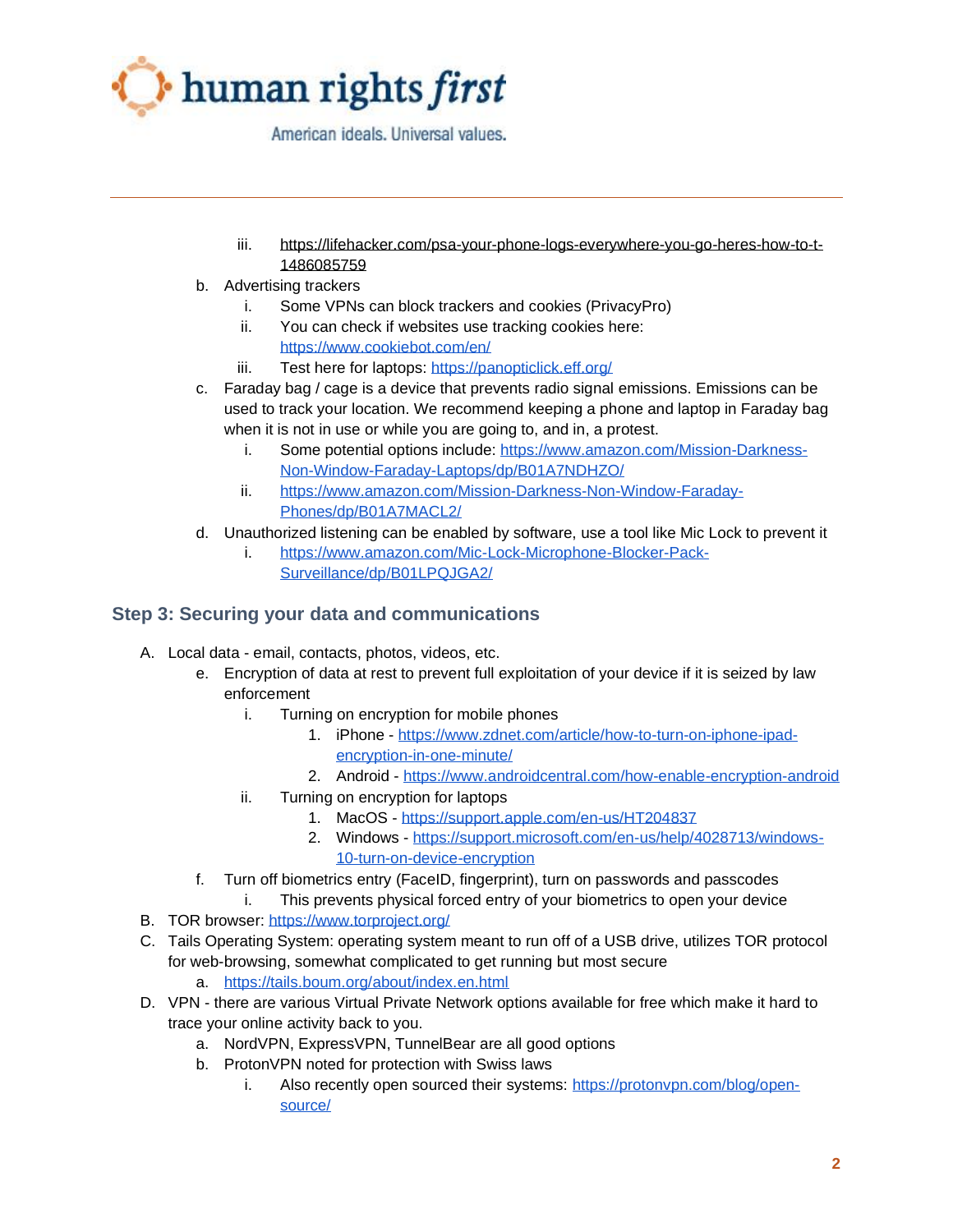

American ideals, Universal values.

- c. OpenVPN set up your own, requires a higher level of technical sophistication but security is reliant on the user as opposed to a third party:<https://openvpn.net/>
- d. Bottom line: find one that works and that is well rated by third party organizations
- E. Internet access when do you trust wifi and bluetooth?
	- a. What happens when you access a random wifi base-station[?](http://www.libelium.com/products/meshlium/smartphone-detection/) <http://www.libelium.com/products/meshlium/smartphone-detection/>
	- b. Keep off it unless you are sure of the network you're joining
	- c. Use a Faraday bag while in transit to protect your laptop and phone
- F. End-to-end encrypted (E2EE) chat and messaging
	- a. Many E2EE options available: Signal, Telegram, WhatsApp, Wickr, Confide, Dust, Wire
	- b. Is Telegram secure? Not by default-- ensure secure chat function is turned on
	- c. Signal is more secure than WhatsApp due to its privacy policies
	- d. Wire is a good alternative too, and Semaphor for group chats
	- e. Discord, Slack, Mattermost (self-hosted, open-source version of Slack)
	- f. NSA created a guide to it here: [https://media.defense.gov/2020/Jun/03/2002310067/-1/-](https://media.defense.gov/2020/Jun/03/2002310067/-1/-1/0/CSI-SELECTING-AND-USING-COLLABORATION-SERVICES-SECURELY-LONG-20200602.PDF) [1/0/CSI-SELECTING-AND-USING-COLLABORATION-SERVICES-SECURELY-LONG-](https://media.defense.gov/2020/Jun/03/2002310067/-1/-1/0/CSI-SELECTING-AND-USING-COLLABORATION-SERVICES-SECURELY-LONG-20200602.PDF)[20200602.PDF](https://media.defense.gov/2020/Jun/03/2002310067/-1/-1/0/CSI-SELECTING-AND-USING-COLLABORATION-SERVICES-SECURELY-LONG-20200602.PDF)
- G. Encrypted video conferencing solutions
	- a. Many options available: Google Meet, Amazon Chime, Facebook Messenger Rooms, WhatsApp videoconference, Microsoft Teams
	- b. Zoom re-enabled E2EE for its free users
	- c. Jitsi is a viable open-source solution (self-hosted)
	- d. See this guide: [https://www.frontlinedefenders.org/en/resource-publication/guide-secure](https://www.frontlinedefenders.org/en/resource-publication/guide-secure-group-chat-and-conferencing-tools)[group-chat-and-conferencing-tools](https://www.frontlinedefenders.org/en/resource-publication/guide-secure-group-chat-and-conferencing-tools)
- H. Encrypted email there are free, encrypted emails available, including
	- a. Protonmail (does not encrypt subject line)<https://protonmail.com/>
	- b. Tutanota (encrypts subject line) <https://tutanota.com/>
	- c. To encrypt attachments use Sendsafely<https://www.sendsafely.com/>

#### **Step 4: Protecting yourself from malware** (for more information see:

[https://securityinabox.org/en/guide/malware\)](https://securityinabox.org/en/guide/malware)

- a. Mobile
- i. Phishing via SMS
	- 1. Don't click on links from senders you don't know or recognize
- d. Laptop
	- i. Phishing via email
- e. Antivirus free solutions
	- i. Sophos at home<https://home.sophos.com/en-us.aspx>
	- ii. Bitdefender<https://www.bitdefender.com/>
	- iii. Adaware<https://www.adaware.com/>
	- iv. AVG<https://www.avg.com/en-us/homepage#mac>